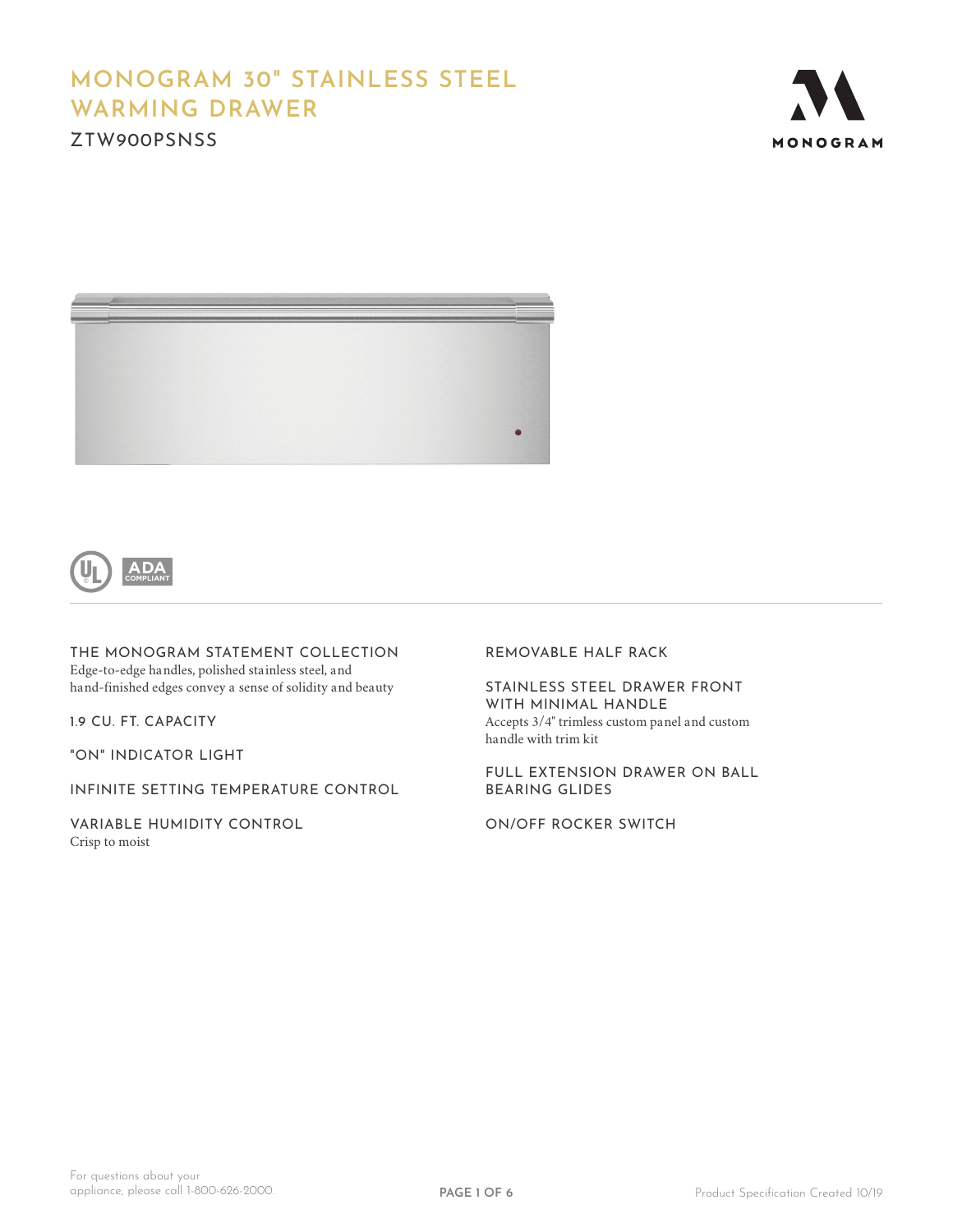

#### **SPECIFICATIONS**

| Overall Width           | 29 3/4" (75.5 cm)      |
|-------------------------|------------------------|
| Overall Height          | $101/2"$ (26.7 cm)     |
| Overall Depth           | 23 1/4" (59.0 cm)      |
| Drawer Capacity         | 1.90 cu. ft. (53.8 l)  |
| Cut-out Width           | $28$ $1/2$ " (72.4 cm) |
| Cut-out Height          | $91/4$ " (23.5 cm)     |
| Cut-out Depth           | $231/2$ " (59.7 cm)    |
| Power Cord Length       | 56" (142.2 cm)         |
| Electrical Rating       | 450W @ 120V/60Hz       |
| Total Amps              | 15 Amps                |
| Net Weight              | 59 lbs. (26.8 kg)      |
| Approx. Shipping Weight | 65 lbs. (29.6 kg)      |

### **OPTIONAL ACCESSORIES**

Custom Panel Kit ZXD30B

#### **ATTENTION ELECTRICIAN:**

This appliance is supplied with a 56" (142.2 cm) long electrical cord equipped with a 3-prong (grounding) plug that mates to a standard 3-prong grounding wall outlet.

The electrical power cord is located on the right side of the warming drawer. Locate the wall outlet within easy reach of the electrical cord in an adjacent cabinet, within 42" (106.7 cm) of the right side or 16" (40.6 cm) from the left side of the cut-out. A recessed outlet can be installed on the right side of the cut-out, 7" (17.8 cm) max. from the rear of the cabinet.

**DO NOT USE AN EXTENSION CORD WITH THIS PRODUCT.**

For more details refer to the installation instructions for this product.



**OVERALL DIMENSIONS**

**FRONT VIEW (SHOWING CUTOUT OVERLAP)**





Dimensions in parentheses are in centimeters unless otherwise noted. Actual product dimensions may vary due to manufacturing tolerances.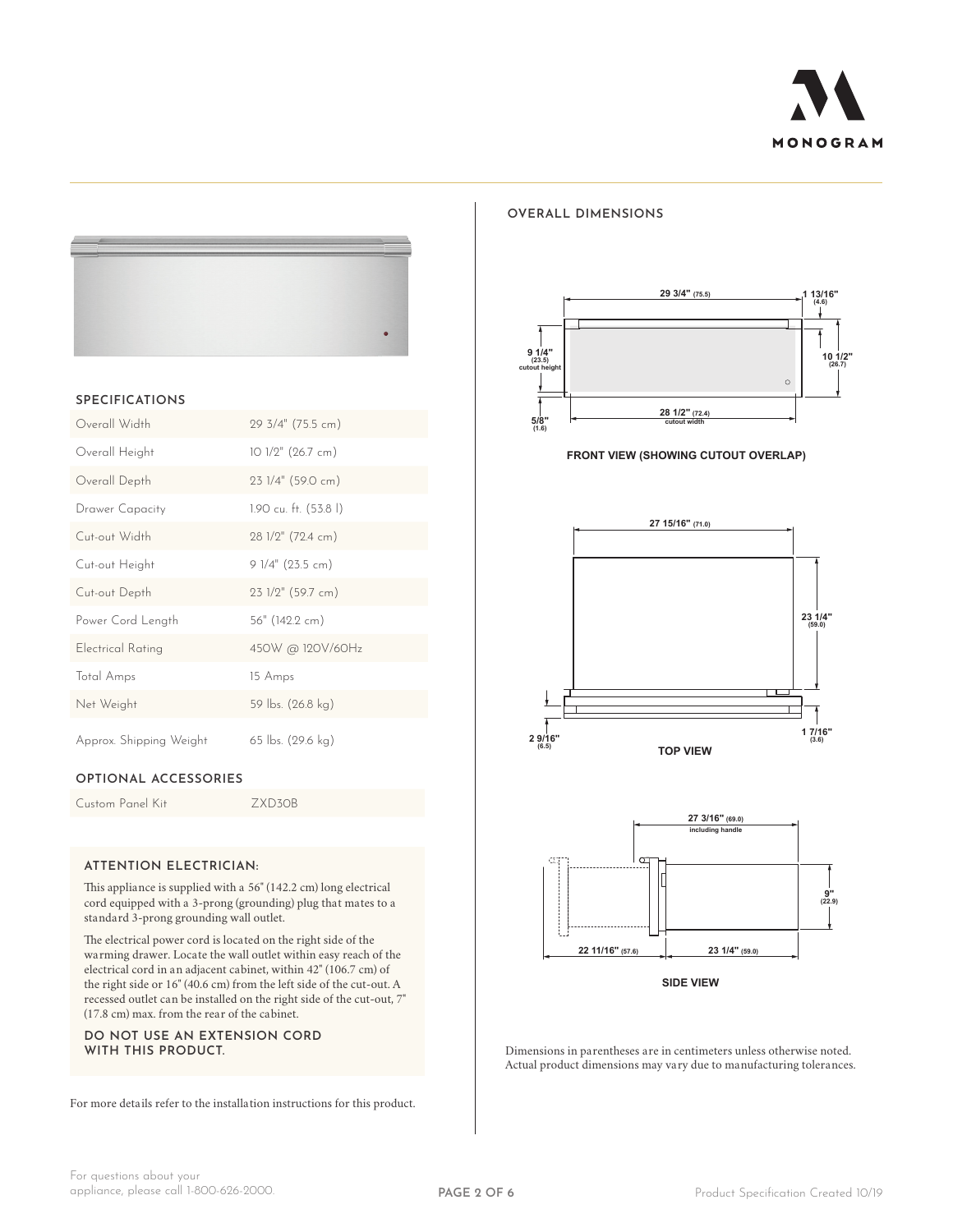

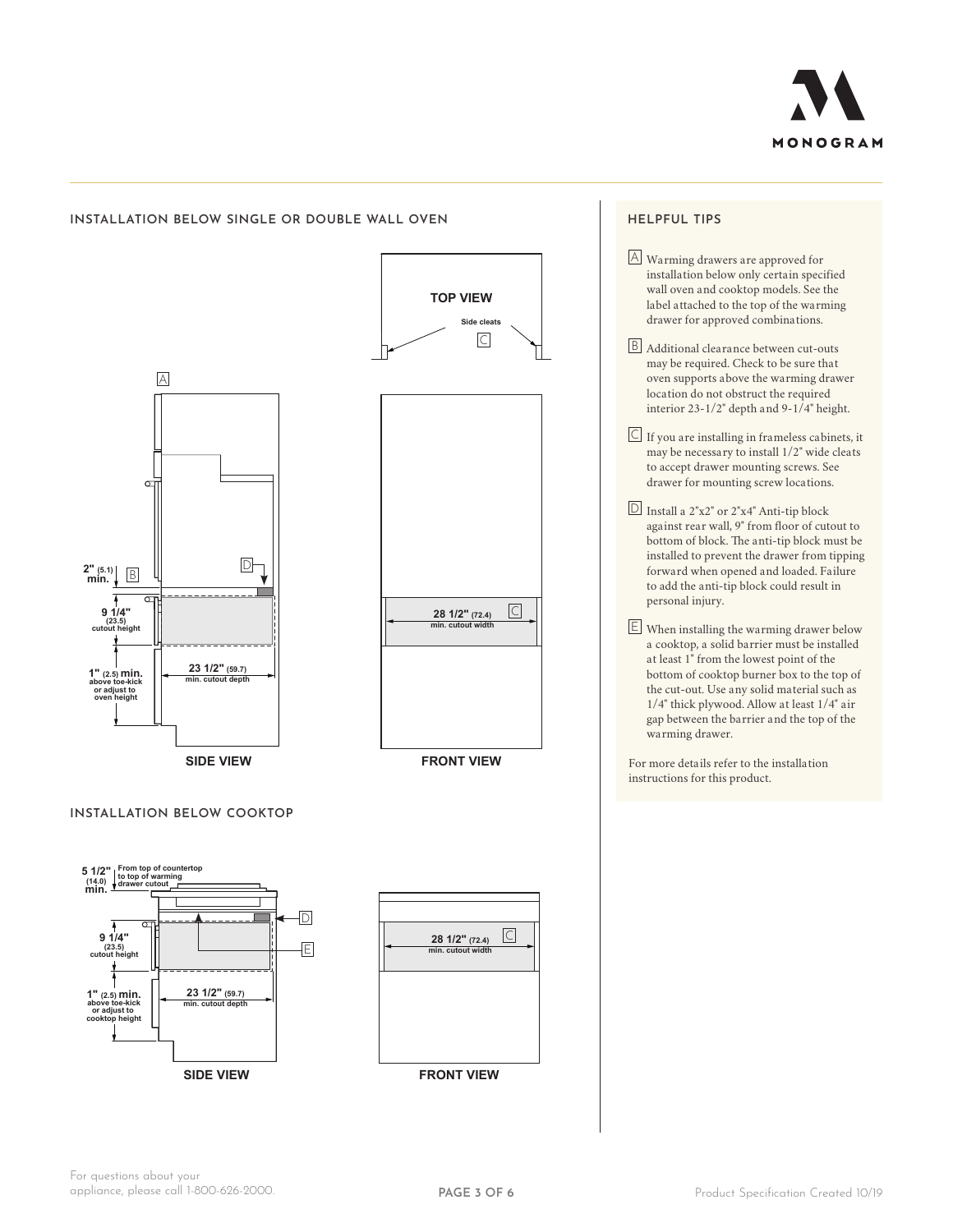

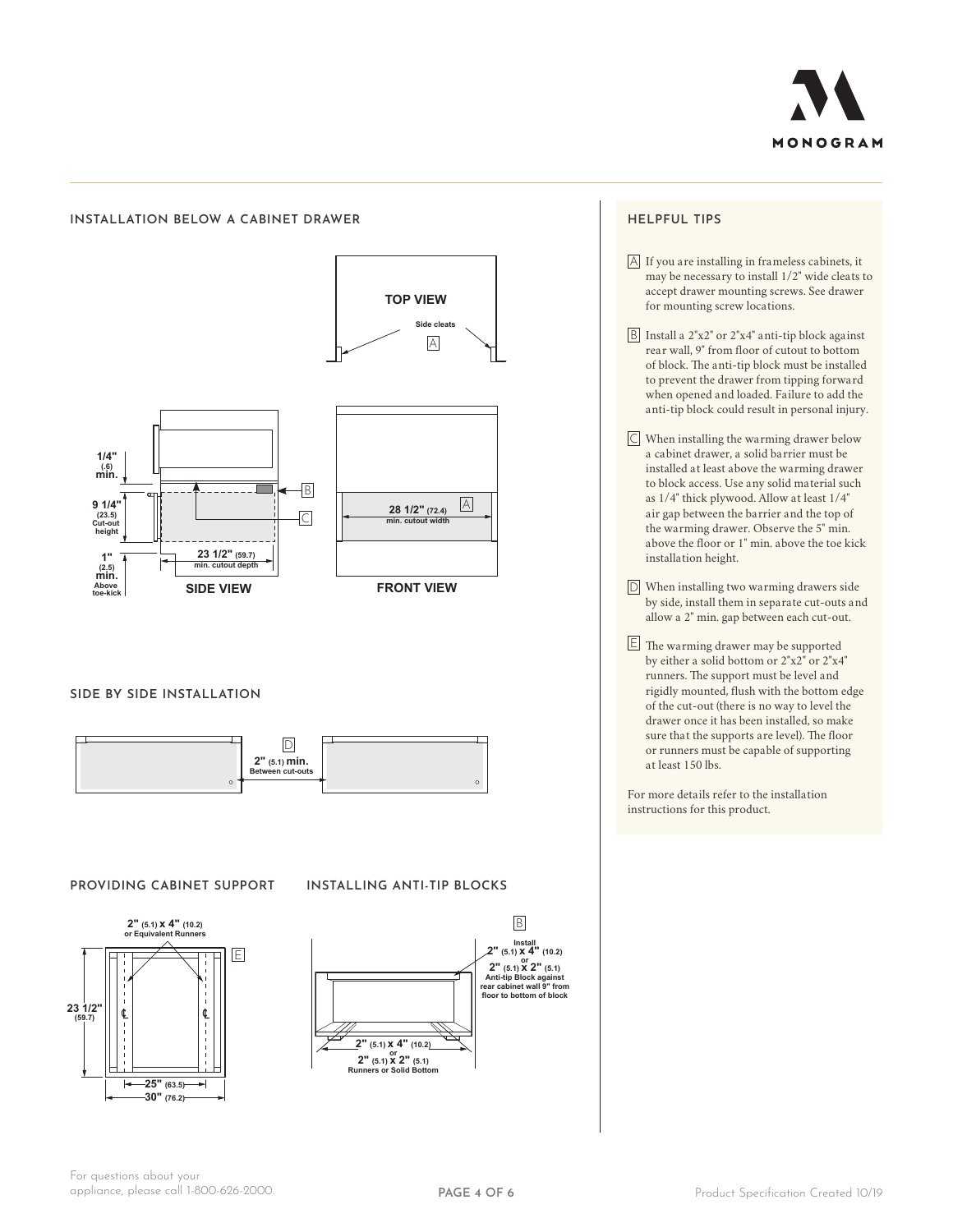



# **HELPFUL TIPS**

• This kit contains a mounting panel to support a trim-less custom drawer front up to 3/4" thick. The original tubular handle can be reinstalled onto the custom panel with longer screws (not provided) or can be replaced with a custom handle of your choice (also not provided).

For more details refer to the installation instructions for this product.